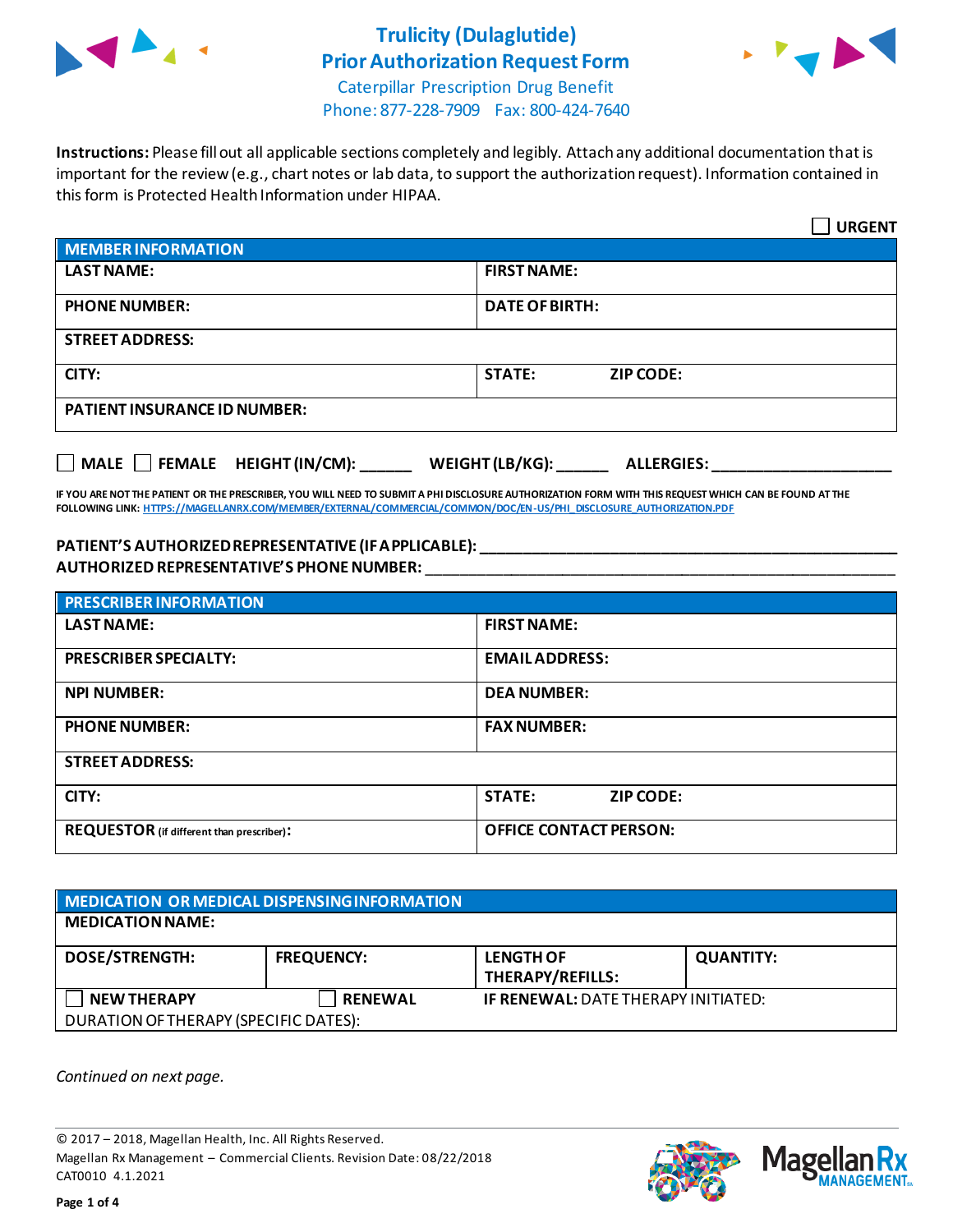



Caterpillar Prescription Drug Benefit Phone: 877-228-7909 Fax: 800-424-7640

| <b>MEMBER'S LAST NAME:</b>                                                                                                                                    | <b>MEMBER'S FIRST NAME:</b>                                                                                                                                                                                                                                                                                                                              |                                                       |  |  |
|---------------------------------------------------------------------------------------------------------------------------------------------------------------|----------------------------------------------------------------------------------------------------------------------------------------------------------------------------------------------------------------------------------------------------------------------------------------------------------------------------------------------------------|-------------------------------------------------------|--|--|
|                                                                                                                                                               | 1. HAS THE PATIENT TRIED ANY OTHER MEDICATIONS FOR THIS CONDITION?                                                                                                                                                                                                                                                                                       | YES (if yes, complete below)<br><b>NO</b>             |  |  |
| <b>MEDICATION/THERAPY (SPECIFY</b><br>DRUG NAME AND DOSAGE):                                                                                                  | <b>DURATION OF THERAPY (SPECIFY</b><br>DATES):                                                                                                                                                                                                                                                                                                           | <b>RESPONSE/REASON FOR</b><br><b>FAILURE/ALLERGY:</b> |  |  |
| <b>2. LIST DIAGNOSES:</b>                                                                                                                                     |                                                                                                                                                                                                                                                                                                                                                          | ICD-10:                                               |  |  |
| $\square$ Type II diabetes<br>□ Other diagnosis:<br>ICD-10                                                                                                    | 3. REQUIRED CLINICAL INFORMATION: PLEASE PROVIDE ALL RELEVANT CLINICAL INFORMATION TO SUPPORT A                                                                                                                                                                                                                                                          |                                                       |  |  |
| PRIOR AUTHORIZATION.                                                                                                                                          |                                                                                                                                                                                                                                                                                                                                                          |                                                       |  |  |
| <b>Lab Values:</b><br>greater? □ Yes □ No<br>Documentation of HbA1c level required.<br><b>Documentation of GFR required.</b><br>30 mL/min/1.73 m2? □ Yes □ No | Was the patient's most recent HbA1cin the past 6 months or prior to starting the requested medication 7.0% or<br>Is the patient's estimated glomerular filtration rate (GFR) less than or equal to 45 mL/min/1.73 m2? $\Box$ Yes $\Box$ No<br>Does the patient currently have a serum creatinine level exceeding 1.8 mg/dL or an estimated GFR less than |                                                       |  |  |
| <b>Clinical information:</b><br>If yes, please select:<br>□ Ascites<br>$\square$ Cirrhosis<br>$\Box$ Hepatic encephalopathy<br><b>D</b> Portal hypertension   | Does the patient have advanced liver disease with at least one of the following? $\Box$ Yes $\Box$ No                                                                                                                                                                                                                                                    |                                                       |  |  |
| necrolysis, OR sulfa allergy? □ Yes □ No                                                                                                                      | Does the patient have a history of sulfa-induced Stevens-Johnson syndrome, sulfa-induced toxic epidermal                                                                                                                                                                                                                                                 |                                                       |  |  |
| Does the patient have a history of falls OR is the patient at high risk for falls? $\Box$ Yes $\Box$ No                                                       |                                                                                                                                                                                                                                                                                                                                                          |                                                       |  |  |
| <b>Medication information:</b>                                                                                                                                | Is the patient currently taking AND will continue to take insulin and/or warfarin? $\Box$ Yes $\Box$ No                                                                                                                                                                                                                                                  |                                                       |  |  |
| Has the patient tried or is the patient currently taking metformin? $\square$ Yes $\square$ No                                                                |                                                                                                                                                                                                                                                                                                                                                          |                                                       |  |  |
|                                                                                                                                                               | Has treatment with metformin been avoided due to lactic acidosis or elevated liver enzymes? $\Box$ Yes $\Box$ No                                                                                                                                                                                                                                         |                                                       |  |  |
|                                                                                                                                                               | Has the patient tried or is the patient currently receiving treatment with at least one of the following? $\Box$ Yes $\Box$ No                                                                                                                                                                                                                           |                                                       |  |  |
| © 2017 - 2018, Magellan Health, Inc. All Rights Reserved.                                                                                                     |                                                                                                                                                                                                                                                                                                                                                          |                                                       |  |  |

Magellan Rx Management – Commercial Clients. Revision Date: 08/22/2018



**Mage** 

Rх **ANAGEMENT**<sub>SM</sub>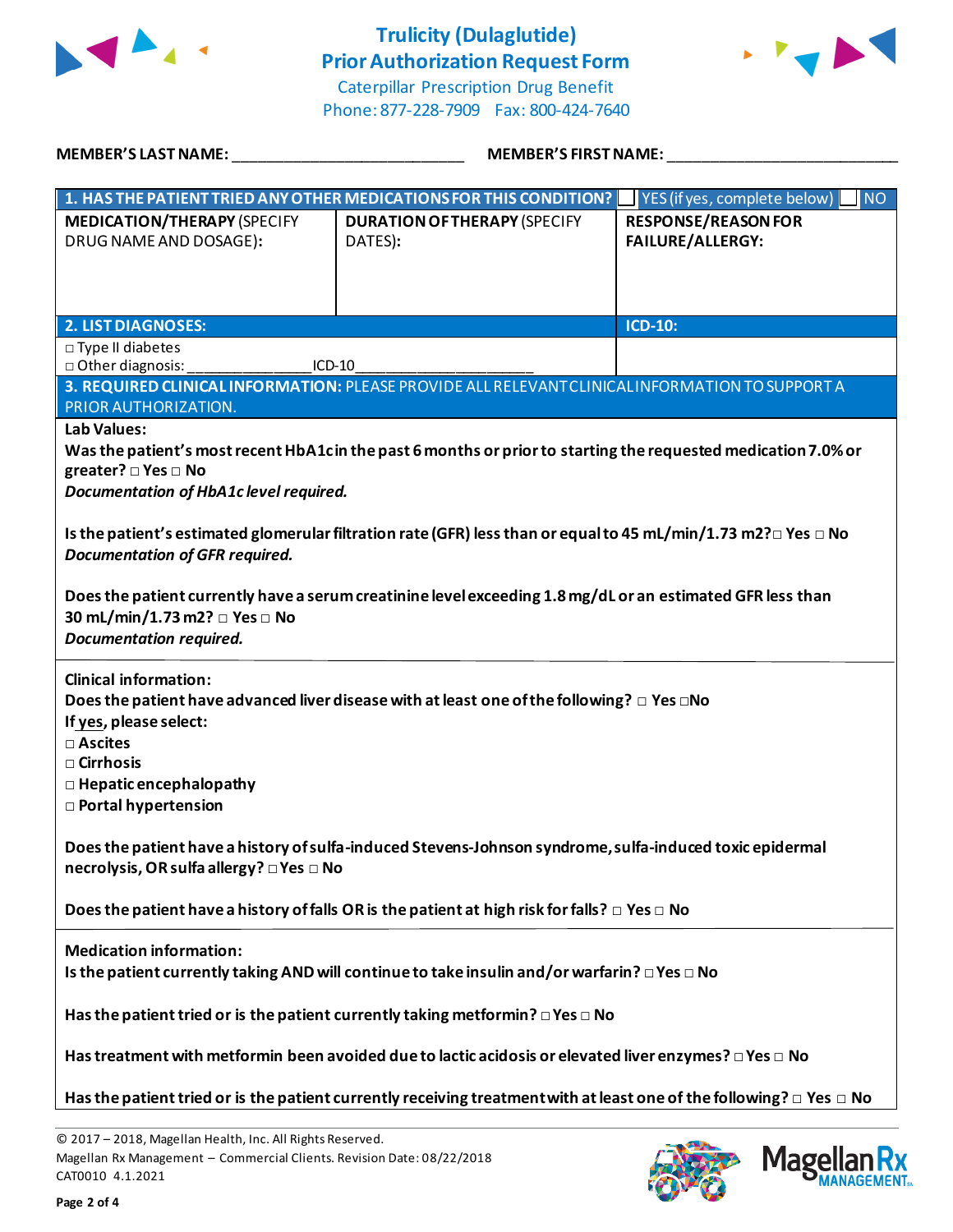



Caterpillar Prescription Drug Benefit Phone: 877-228-7909 Fax: 800-424-7640

**MEMBER'S LAST NAME:** \_\_\_\_\_\_\_\_\_\_\_\_\_\_\_\_\_\_\_\_\_\_\_\_\_\_\_ **MEMBER'S FIRST NAME:** \_\_\_\_\_\_\_\_\_\_\_\_\_\_\_\_\_\_\_\_\_\_\_\_\_\_\_

| If yes, please select:                                                                                                                                                                                                                                                                                                       |
|------------------------------------------------------------------------------------------------------------------------------------------------------------------------------------------------------------------------------------------------------------------------------------------------------------------------------|
| □ Glimepiride                                                                                                                                                                                                                                                                                                                |
| $\Box$ Glipizide                                                                                                                                                                                                                                                                                                             |
| □ Glyburide                                                                                                                                                                                                                                                                                                                  |
| □ Nateglinide                                                                                                                                                                                                                                                                                                                |
| $\Box$ Repaglinide                                                                                                                                                                                                                                                                                                           |
|                                                                                                                                                                                                                                                                                                                              |
| Has treatment with glimepiride, glipizide, glyburide, nateglinide, or repaglinide been avoided due to any of the<br>following? □ Yes □ No                                                                                                                                                                                    |
| If yes, please select:                                                                                                                                                                                                                                                                                                       |
|                                                                                                                                                                                                                                                                                                                              |
| □ Advanced age                                                                                                                                                                                                                                                                                                               |
| □ Elevated liver enzymes or mild/moderate liver disease                                                                                                                                                                                                                                                                      |
| □ Obesity or overweight state                                                                                                                                                                                                                                                                                                |
| Is the patient currently taking any of the following medications? $\square$ Yes $\square$ No                                                                                                                                                                                                                                 |
| If yes, please select:                                                                                                                                                                                                                                                                                                       |
| □ Janumet/Janumet XR (sitagliptin/metformin)                                                                                                                                                                                                                                                                                 |
| □ Januvia (sitagliptin)                                                                                                                                                                                                                                                                                                      |
| □ Jentadueto/Jentadueto XR (linagliptin/metformin)                                                                                                                                                                                                                                                                           |
| □ Kazano (alogliptin/metformin)                                                                                                                                                                                                                                                                                              |
| □ Kombiglyze XR (saxagliptin/metformin)                                                                                                                                                                                                                                                                                      |
| □ Nesina (alogliptin)                                                                                                                                                                                                                                                                                                        |
| $\Box$ Onglyza (saxagliptin)                                                                                                                                                                                                                                                                                                 |
| □ Oseni (alogliptin/pioglitazone)                                                                                                                                                                                                                                                                                            |
| □ Tradjenta (linagliptin)                                                                                                                                                                                                                                                                                                    |
| □ Glyxambi(empagliflozin/linagliptin)                                                                                                                                                                                                                                                                                        |
| $\square$ Seglujan (ertugliflozin/sitagliptin)                                                                                                                                                                                                                                                                               |
| $\Box$ Qtern(dapagloflozin/saxagliptin)                                                                                                                                                                                                                                                                                      |
|                                                                                                                                                                                                                                                                                                                              |
| If the patient is taking any of the above medications, will concomitant therapy with those medications be<br>discontinued? □ Yes □ No                                                                                                                                                                                        |
| Are there any other comments, diagnoses, symptoms, medications tried or failed, and/or any other information the<br>physician feels is important to this review?                                                                                                                                                             |
|                                                                                                                                                                                                                                                                                                                              |
| Please note: Not all drugs/diagnosis are covered on all plans. This request may be denied unless all required<br>information is received.                                                                                                                                                                                    |
| ATTESTATION: I attest the information provided is true and accurate to the best of my knowledge. I understand that<br>the Health Plan, insurer, Medical Group or its designees may perform a routine audit and request the medical<br>information necessary to verify the accuracy of the information reported on this form. |

**Prescriber Signature or Electronic I.D. Verification: \_\_\_\_\_\_\_\_\_\_\_\_\_\_\_\_\_\_\_\_\_\_\_\_\_\_\_\_\_\_\_\_ Date: \_\_\_\_\_\_\_\_\_\_\_\_\_\_\_\_**

© 2017 – 2018, Magellan Health, Inc. All Rights Reserved. Magellan Rx Management – Commercial Clients. Revision Date: 08/22/2018 CAT0010 4.1.2021